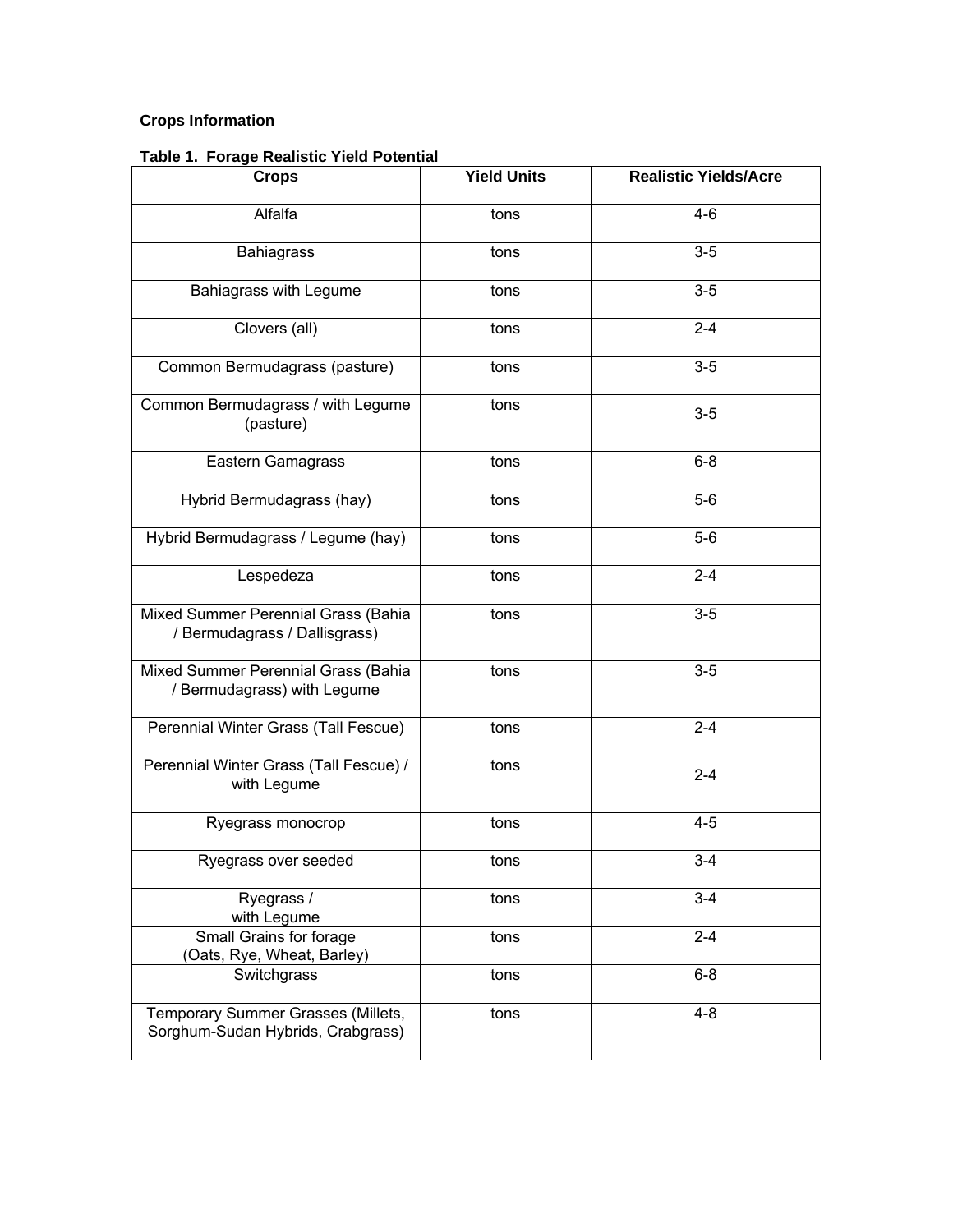| Crop                  | <b>Yield Units</b> | <b>Realistic Yields/Acre</b> |
|-----------------------|--------------------|------------------------------|
| Corn (grain)          | bushels            | 100-250                      |
| Corn (silage)         | wet tons           | $12 - 18$                    |
| Cotton                | bales              | $1 - 3$                      |
| Peanuts               | Ibs                | 3,200                        |
| Rice                  | bushels            | 144 - 164                    |
| Sorghum (grain)       | bushels            | $80 - 140$                   |
| Sorghum (silage)      | wet tons           | $12 - 18$                    |
| Soybeans              | bushels            | 25-55                        |
| <b>Sweet Potatoes</b> | $\text{cwt}^A$     | 150-160                      |
| Watermelons           | cwt                | 100-200                      |
| Wheat (grain)         | bushels            | 40-80                        |

**Table 2. Row Crop Realistic Yield Potential** 

*<sup>A</sup>*cwt: hundred weight

Sources: Mississippi State University Extension Service Soil Tests Recommendations Manual; Mississippi State University Extension Service Agronomy Handbook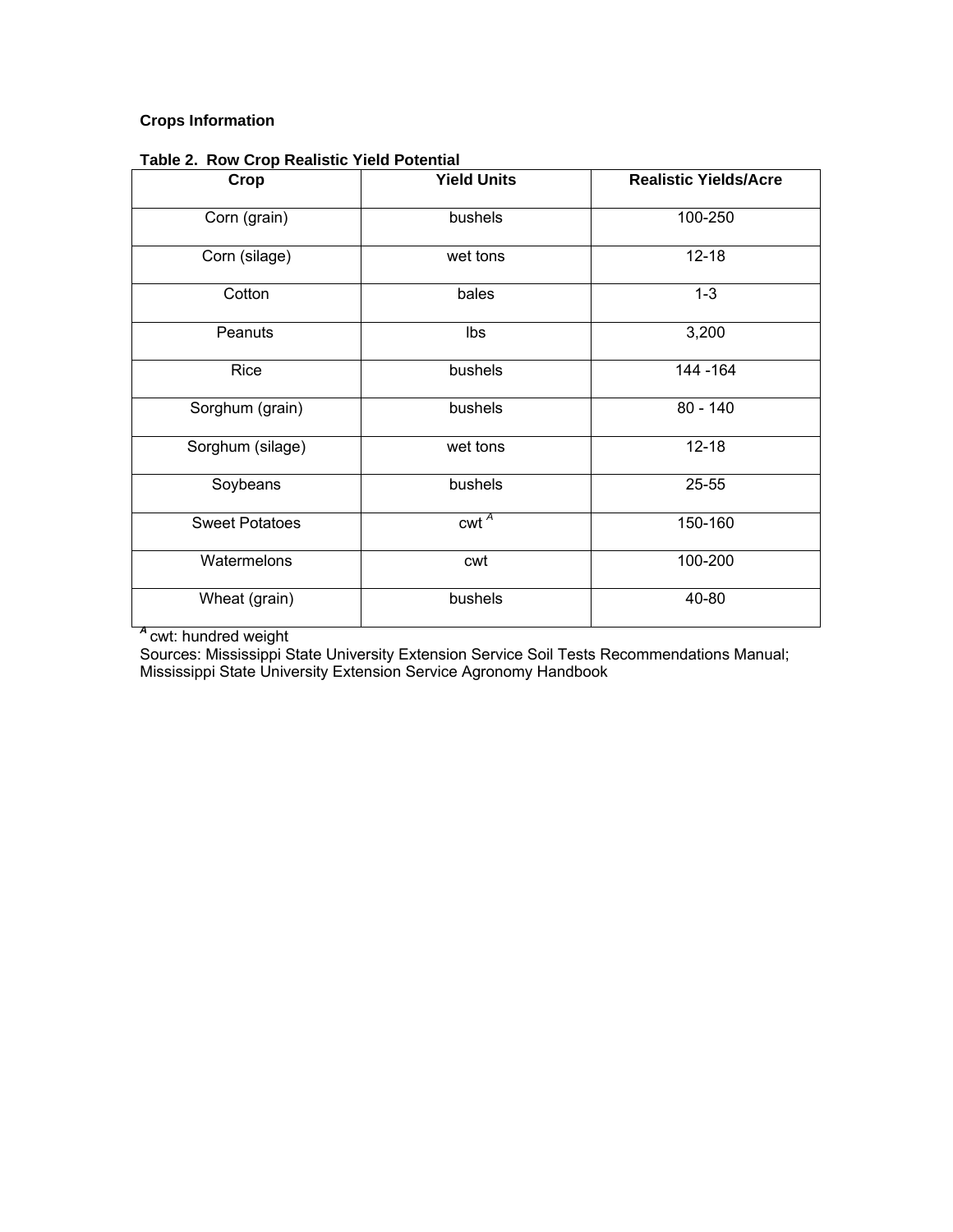| Table 3. Nitrogen Credit from Previous Legume Crop |           |                      |  |  |  |
|----------------------------------------------------|-----------|----------------------|--|--|--|
|                                                    |           | Ibs of nitrogen/acre |  |  |  |
| Cover Crop                                         | Potential | Expected             |  |  |  |
| Alfalfa                                            | 250       | 125                  |  |  |  |
| <b>Crimson Clover</b>                              | 100       | 30-50                |  |  |  |
| <b>Hairy Vetch</b>                                 | 150       | 50-70                |  |  |  |
| <b>Winter Peas</b>                                 | 80        | $30 - 50$            |  |  |  |
| <b>Arrowleaf Clover</b>                            | 100       | $30 - 50$            |  |  |  |
| <b>Austrian Winter Pea</b>                         | 195       | 70-90                |  |  |  |
| <b>Ball Clover</b>                                 | 90        | $30 - 50$            |  |  |  |
| <b>Berseem Clover</b>                              | 105       | $30 - 50$            |  |  |  |
| <b>Red Clover</b>                                  | 110       | 30-50                |  |  |  |
| Sub Clover                                         | 105       | 50-70                |  |  |  |
| <b>White Clover</b>                                | 130       | 50-70                |  |  |  |
| Lespedeza                                          | 150       | 50-75                |  |  |  |

Note: Potential nitrogen production will only be obtained when clover is in full bloom. Most cover crops are killed prior to full bloom resulting in much less nitrogen production. The values shown in the expected column should be used when clovers are killed prior to full bloom. The maximum amount of available nitrogen to a following crop that is provided by legumes at full bloom and small grain or ryegrass in the boot stage. These values should be reduced according to account for less than optimum growth or if grazed, they should be reduced by one-half. Due to the fact that nitrogen released from legumes is not readily available and is associated with organic matter; nitrogen credit from legumes should be given during the following growing season for crop uptake.

Source: Mississippi State University Extension- CES Publication 1552; University of Florida Extension- Nitrogen Fixation and Inoculation of Forage Legume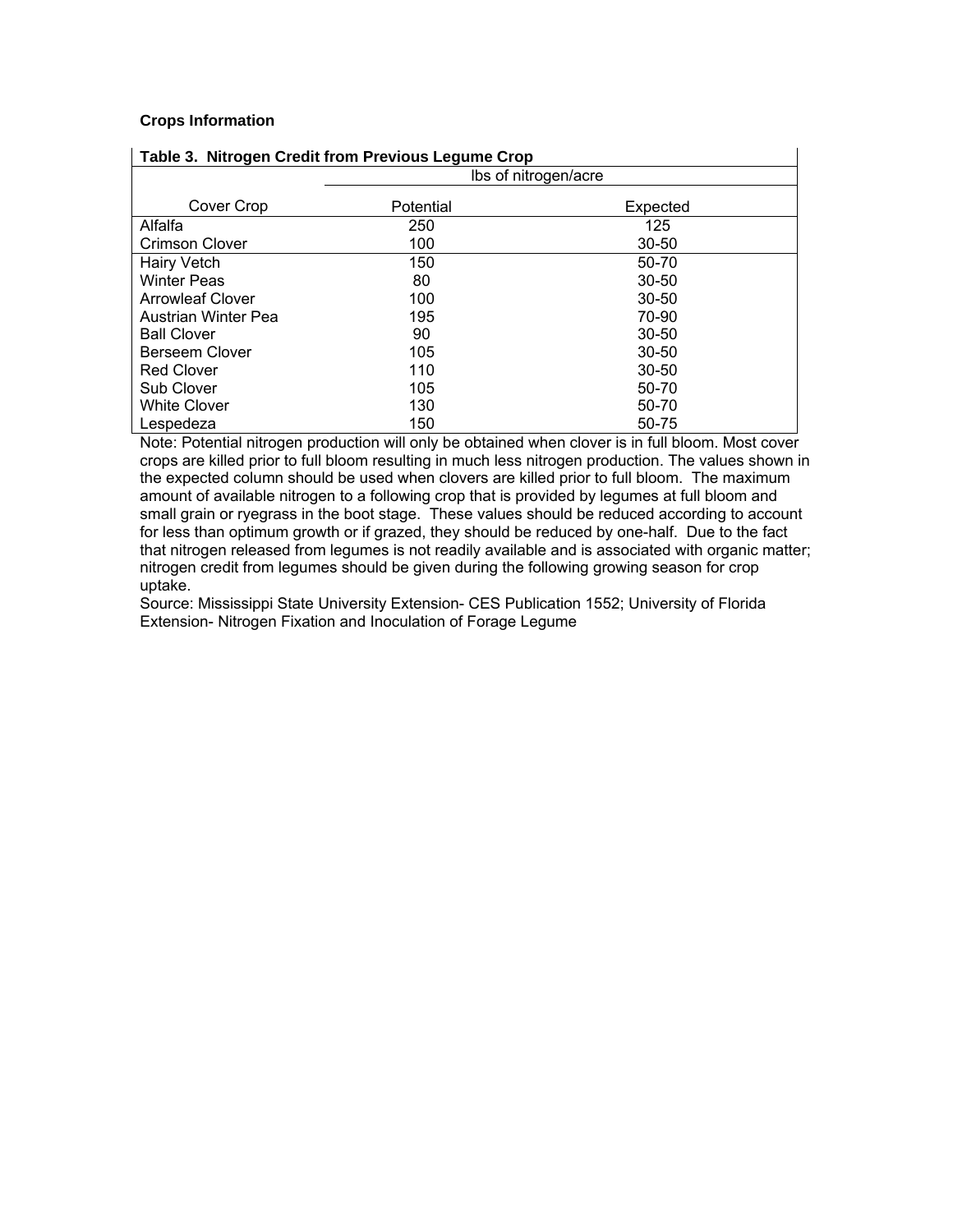|                               |                         |                        | <b>Nutrient Recommendation</b>              |          |          |
|-------------------------------|-------------------------|------------------------|---------------------------------------------|----------|----------|
| <b>Crop Type</b>              |                         | <b>Soil Test Index</b> | N                                           | P        | Κ        |
|                               |                         |                        | (Ibs/unit)                                  | (Ibs/ac) | (Ibs/ac) |
| Corn (Grain)                  |                         | Very low               | 1.3                                         | 140      | 140      |
|                               |                         | low<br>medium          | lbs/bu                                      | 100      | 100      |
|                               |                         |                        |                                             | 70       | 70       |
|                               |                         | Very low<br>low        | 10                                          | 120      | 120      |
|                               | Corn / Sorghum (Silage) |                        | Ibs/ton                                     | 80       | 120      |
|                               |                         |                        |                                             | 60       | 120      |
|                               |                         |                        |                                             | 120      | 120      |
| Cotton                        | CEC $\leq 7^A$          | low                    | 55 lbs/bale                                 | 80       | 90       |
|                               |                         | medium                 |                                             | 40       | 60       |
|                               |                         | Very low               |                                             | 120      | 120      |
| Cotton                        | <b>CEC 7-14</b>         | low                    | 65 lbs/bale                                 | 80       | 90       |
|                               |                         | medium                 |                                             | 40       | 60       |
|                               |                         | Very low               | 75                                          | 120      | 120      |
| Cotton                        | <b>CEC 14-25</b>        | low                    | Ibs/bale                                    | 80       | 90       |
|                               |                         | medium                 |                                             | 40       | 60       |
|                               |                         | Very low               |                                             | 120      | 120      |
| Peanuts <sup>B</sup>          |                         | low                    | 50 lbs/acre                                 | 80       | 120      |
|                               |                         |                        |                                             | 60       | 120      |
|                               | Rice                    |                        | 1.3                                         | 80       | 120      |
|                               |                         | low                    | lbs/bu                                      | 40       | 120      |
|                               |                         | medium                 |                                             | 30       | 80       |
|                               |                         | Very low               | 1.3                                         | 120      | 120      |
| Sorghum (Grain)               |                         | low                    | lbs/bu                                      | 80       | 120      |
|                               |                         | medium                 |                                             | 60       | 120      |
|                               |                         | Very low               |                                             | 120      | 120      |
| Soybeans <sup>B</sup>         |                         | low                    | none                                        | 60       | 60       |
|                               |                         | medium                 |                                             | 30       | 60       |
|                               |                         | Very low               |                                             | 200      | 300      |
| <b>Sweet Potatoes</b>         |                         | low                    | 3.2<br>lbs/ $cwt$ <sup><math>C</math></sup> | 200      | 300      |
|                               |                         | medium                 |                                             | 100      | 200      |
| Watermelons (non-irrigated)   |                         | Very low               | $0.5$ lbs/ $\text{cwt}$                     | 150      | 200      |
|                               | Watermelons (irrigated) |                        | $0.8$ lbs/ $cwt$                            | 150      | 200      |
| Watermelons (plastic culture) |                         | medium                 | $0.7$ lbs/ $\text{cwt}$                     | 100      | 150      |
|                               |                         | Very low               |                                             | 90       | 90       |
| Wheat (grain)                 |                         | low                    | $\overline{2}$<br>Ibs/bu                    | 60       | 60       |
|                               |                         |                        |                                             | 30       | 30       |

**Table 4. Row Crop Nutrient Recommendations for Row Crops**

*A* Nitrogen recommendations for cotton are based on the soil Cation Exchange Capacity (CEC). <sup>B</sup> Peanuts and Soybeans can meet their own need for nitrogen with the proper Rhizobiu inoculant, but a good starter fertilizer should be used for Peanuts. <sup>c</sup> cwt: hundred weight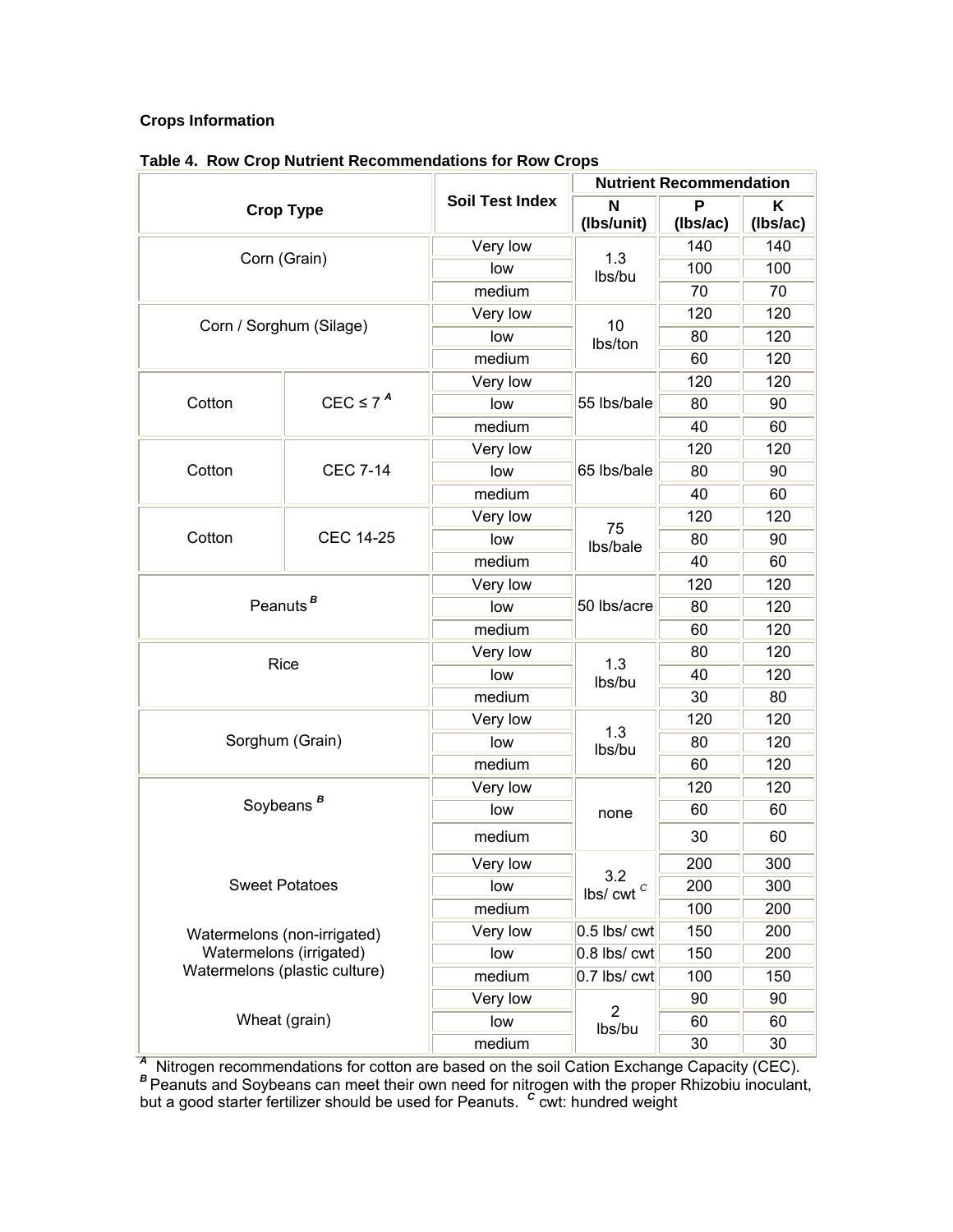|                                                                      | <b>Soil Test Index</b> | <b>Nutrient Recommendation</b> |          |          |
|----------------------------------------------------------------------|------------------------|--------------------------------|----------|----------|
| <b>Crop Type</b>                                                     |                        | N                              | P        | ĸ        |
|                                                                      |                        | *(Ibs/unit)                    | (Ibs/ac) | (Ibs/ac) |
|                                                                      | Very low               |                                | 180      | 180      |
| Alfalfa                                                              | low                    | none                           | 120      | 120      |
|                                                                      | medium                 |                                | 60       | 120      |
|                                                                      | Very low               | 60                             | 100      | 100      |
| <b>Bahiagrass</b>                                                    | low                    | Ibs/ton                        | 50       | 50       |
|                                                                      | medium                 |                                | 25       | 25       |
|                                                                      | Very low               | 30                             | 90       | 90       |
| Bahiagrass / with Legume                                             | low                    | Ibs/ton                        | 60       | 60       |
|                                                                      | medium                 |                                | 30       | 30       |
|                                                                      | Very low               |                                | 120      | 120      |
| Clovers (All)                                                        | low                    | none                           | 60       | 60       |
|                                                                      | medium                 |                                | 30       | 30       |
| Common Bermuda Grass                                                 | Very low               | 60                             | 100      | 100      |
|                                                                      | low                    | Ibs/ton                        | 50       | 50       |
|                                                                      | medium                 |                                | 25       | 25       |
| Common Bermuda Grass                                                 | Very low               | 30<br>Ibs/ton                  | 120      | 120      |
|                                                                      | low                    |                                | 60       | 60       |
| With Legume                                                          | medium                 |                                | 30       | 30       |
|                                                                      | Very low               | 60<br>Ibs/ton                  | 120      | 120      |
| Eastern Gamagrass                                                    | low                    |                                | 60       | 60       |
|                                                                      | medium                 |                                | 30       | 30       |
|                                                                      | Very low               | 60                             | 100      | 100      |
| Perennial Pasture grass (Common<br>Bermuda, Bahiagrass, Dallisgrass) | low                    | Ibs/ton                        | 50       | 50       |
|                                                                      | medium                 |                                | 25       | 25       |
| Perennial Pasture grass (Common                                      | Very low               | 30                             | 90       | 90       |
| Bermuda, Bahiagrass, Dallisgrass)                                    | low                    | lbs/ton                        | 60       | 60       |
| With Legume                                                          | medium                 |                                | 30       | 30       |
| Perennial Winter Grass (T. Fescue)                                   | Very low               |                                | 100      | 100      |
|                                                                      | low                    | 50<br>lbs/ton                  | 50       | 50       |
|                                                                      | medium                 |                                | 25       | 25       |
| Perennial Winter Grass (T. Fescue)                                   | Very low               |                                | 120      | 120      |
|                                                                      | low                    | 25<br>Ibs/ton                  | 60       | 60       |
| With Legume                                                          | medium                 |                                | 30       | 30       |

# **Table 5. Crop Nutrient Recommendation for Maintaining Grazing Forages**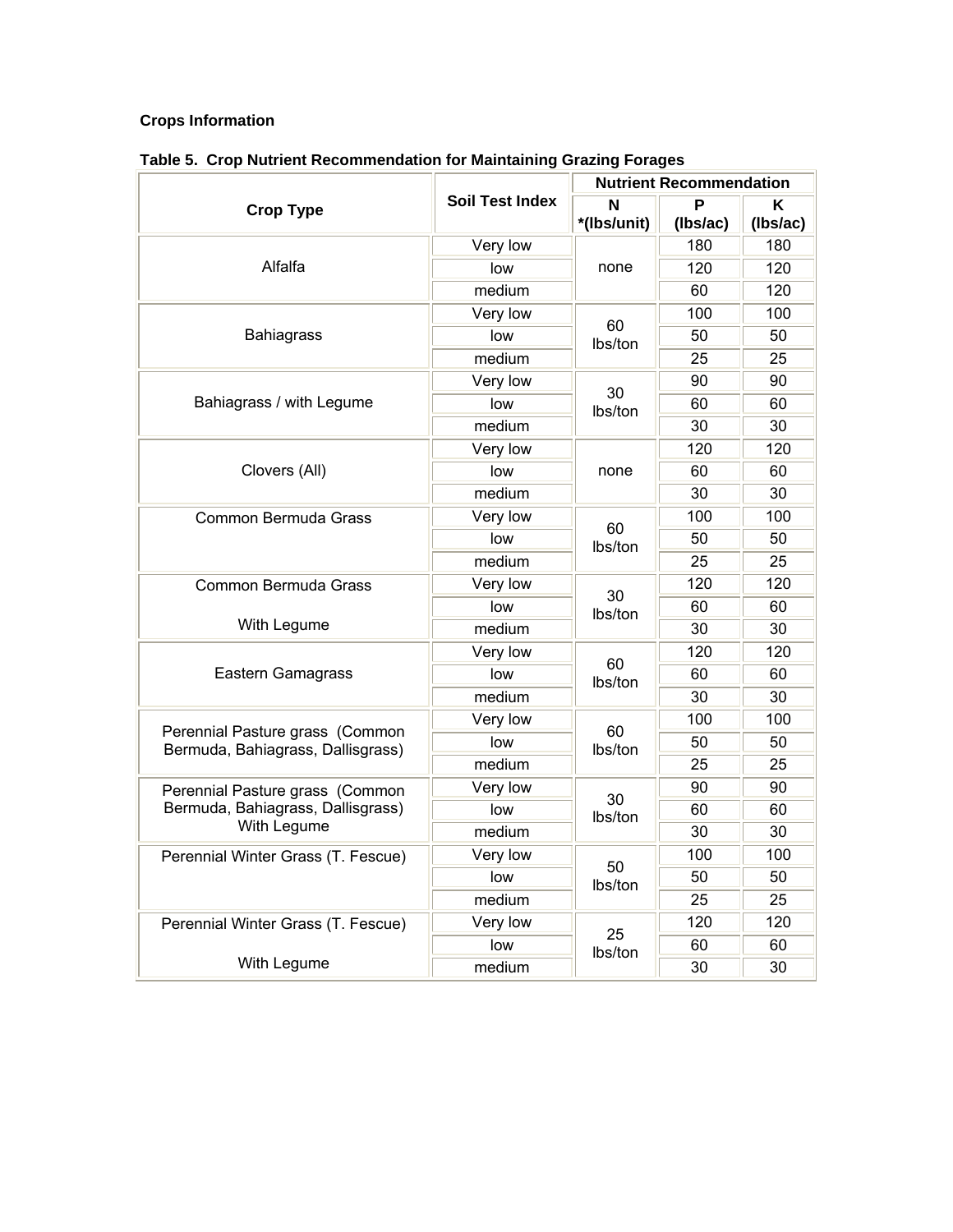|                                        |                        | <b>Nutrient Recommendation</b> |               |               |  |
|----------------------------------------|------------------------|--------------------------------|---------------|---------------|--|
| <b>Crop Type</b>                       | <b>Soil Test Index</b> | N<br>(Ibs/unit)                | P<br>(lbs/ac) | Κ<br>(Ibs/ac) |  |
| Ryegrass                               | Very low               |                                | 100           | 100           |  |
|                                        | low                    | 50<br>lbs/ton                  | 50            | 50            |  |
|                                        | medium                 |                                | 25            | 25            |  |
| Ryegrass                               | Very low               |                                | 120           | 120           |  |
|                                        | 30<br>low<br>lbs/ton   |                                | 60            | 60            |  |
| With Legume                            | medium                 |                                | 30            | 30            |  |
|                                        | Very low               | 20<br>lbs/ton                  | 90            | 90            |  |
| Small Grain (Oats, Rye, Wheat, Barley) | low                    |                                | 60            | 60            |  |
|                                        | medium                 |                                | 30            | 30            |  |
|                                        | Very low               | 60                             | 90            | 90            |  |
| Switchgrass                            | low                    | lbs/ton                        | 60            | 60            |  |
|                                        | medium                 |                                | 30            | 30            |  |
| <b>Temporary Summer Grasses (Pearl</b> | Very low               |                                | 120           | 120           |  |
| Millet, Sorghum-Sudan Hybrids,         | low                    | 60<br>lbs/ton                  | 60            | 60            |  |
| Browntop Millet, Crabgrass)            | medium                 |                                | 30            | 30            |  |

### **Table 5. Crop Nutrient Recommendation for Maintaining Grazing Forages (con't)**

Inoculate all legume seed with the proper bacteria to insure maximum nitrogen fixation. Legumes normally convert nitrogen from the atmosphere to a form used by plants, if they are properly inoculated with the correct soil bacteria. Clovers and other legumes supply some nitrogen fertilizer to the grass. Nitrogen fertilizer requirements for a grass growing with a legume can be reduced by 40 to 60 percent, compared to nitrogen recommendations for a grass growing without legumes.

\* Note: Nitrogen recommendations are based the realistic yield goal in tons per acre for the given forage and are given in tons per acre of nitrogen required.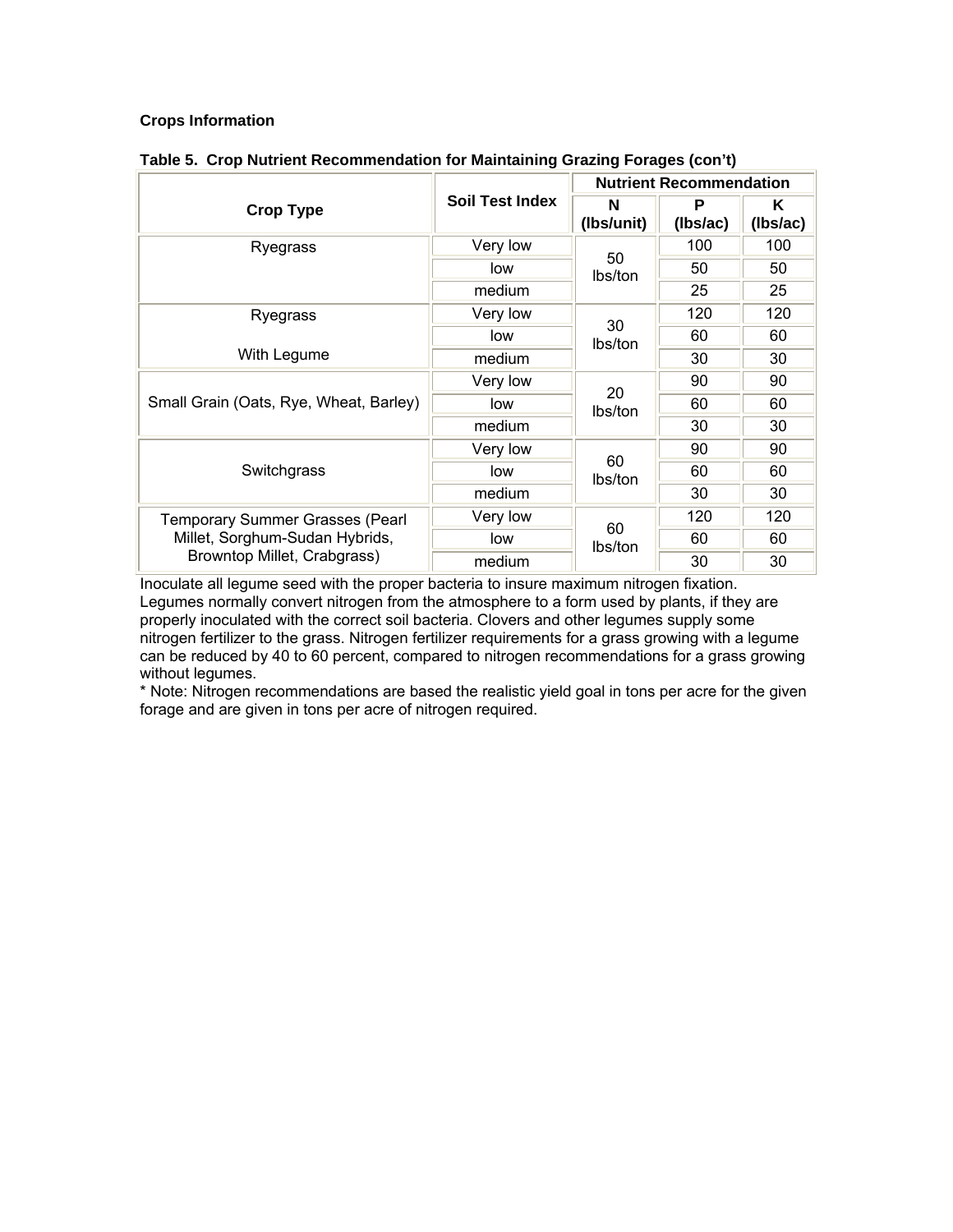|                                                                        |                        | <b>Nutrient Recommendation</b> |               |               |  |
|------------------------------------------------------------------------|------------------------|--------------------------------|---------------|---------------|--|
| <b>Crop Type</b>                                                       | <b>Soil Test Index</b> | N<br>(Ibs/unit)                | Р<br>(Ibs/ac) | Κ<br>(Ibs/ac) |  |
|                                                                        | Very low               |                                | 180           | 180           |  |
| Alfalfa                                                                | low                    | none                           | 120           | 120           |  |
|                                                                        | medium                 |                                | 60            | 120           |  |
|                                                                        | Very low               |                                | 80            | 120           |  |
| Bahiagrass                                                             | low                    | 80<br>Ibs/ton                  | 60            | 80            |  |
|                                                                        | medium                 |                                | 40            | 80            |  |
|                                                                        | Very low               |                                | 80            | 120           |  |
| Bahiagrass / with Legume                                               | low                    | 40<br>Ibs/ton                  | 60            | 80            |  |
|                                                                        | medium                 |                                | 40            | 80            |  |
|                                                                        | Very low               |                                | 120           | 120           |  |
| Clovers (All)                                                          | low                    | none                           | 60            | 60            |  |
|                                                                        | medium                 |                                | 30            | 30            |  |
| Common Bermuda Grass                                                   | Very low               |                                | 80            | 120           |  |
|                                                                        | low                    | 80<br>Ibs/ton                  | 60            | 80            |  |
|                                                                        | medium                 |                                | 40            | 80            |  |
| Common Bermuda Grass / with Legume                                     | Very low               | 40                             | 80            | 120           |  |
|                                                                        | low                    | Ibs/ton                        | 60            | 80            |  |
|                                                                        | medium                 |                                | 40            | 80            |  |
|                                                                        | Very low               | 80<br>Ibs/ton                  | 100           | 100           |  |
| <b>Hybrid Bermudagrass</b><br>(Coastal, Alicia, Tifton, Sumrall, etc.) | low                    |                                | 60            | 80            |  |
|                                                                        | medium                 |                                | 40            | 80            |  |
|                                                                        | Very low               |                                | 105           | 105           |  |
| Lespedeza                                                              | low                    | none                           | 70            | 70            |  |
|                                                                        | medium                 |                                | 35            | 70            |  |
| <b>Mixed Summer Perennial Grass</b>                                    | Very low               | 80                             | 80            | 120           |  |
| (Common Bermuda, Bahiagrass,                                           | low                    | Ibs/ton                        | 60            | 80            |  |
| Dallisgrass)                                                           | medium                 |                                | 40            | 80            |  |
| <b>Mixed Summer Perennial Grass</b>                                    | Very low               | 40                             | 80            | 120           |  |
| (Common Bermuda, Bahiagrass,                                           | low                    | Ibs/ton                        | 60            | 80            |  |
| Dallisgrass) / with Legume                                             | medium                 |                                | 40            | 80            |  |
| Perennial Winter Grass (T. Fescue)                                     | Very low               | 60                             | 100           | 100           |  |
|                                                                        | low                    | Ibs/ton                        | 50            | 50            |  |
|                                                                        | medium                 |                                | 25            | 25            |  |
| Perennial Winter Grass (T. Fescue) / with                              | Very low               | 25                             | 120           | 120           |  |
| Legume                                                                 | low                    | Ibs/ton                        | 60            | 60            |  |
|                                                                        | medium                 |                                | 30            | 30            |  |

# **Table 6. Crop Nutrient Recommendation for Maintaining Haying Forages**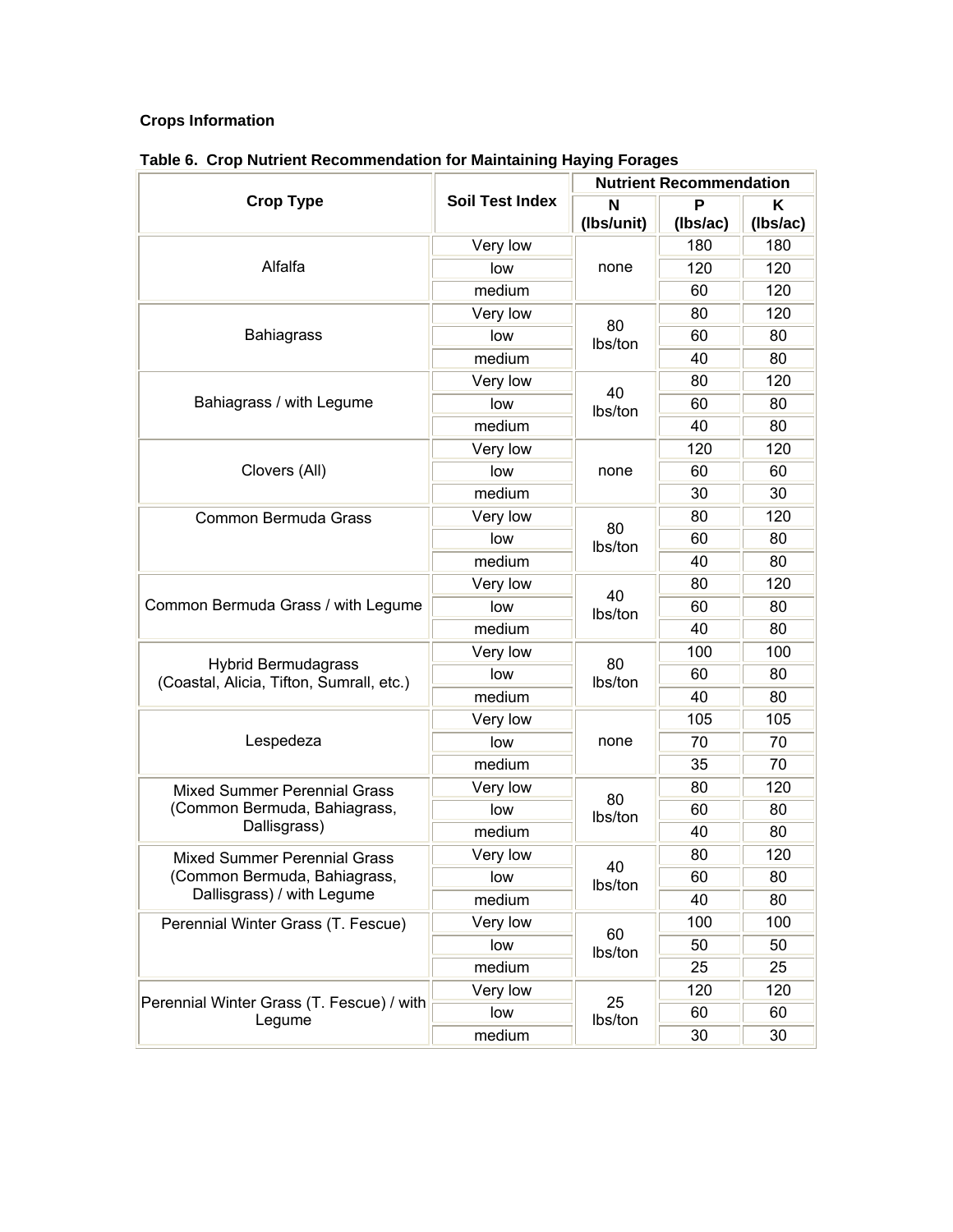|                                        |                        | <b>Nutrient Recommendation</b> |               |               |  |
|----------------------------------------|------------------------|--------------------------------|---------------|---------------|--|
| <b>Crop Type</b>                       | <b>Soil Test Index</b> | N<br>*(Ibs/unit)               | P<br>(Ibs/ac) | ĸ<br>(Ibs/ac) |  |
| Ryegrass                               | Very low               |                                | 120           | 120           |  |
|                                        | low                    | 60<br>lbs/ton                  | 60            | 60            |  |
|                                        | medium                 |                                | 30            | 30            |  |
| Ryegrass / with Legume                 | Very low               | 25<br>lbs/ton                  | 120           | 120           |  |
|                                        | low                    |                                | 60            | 60            |  |
|                                        | medium                 |                                | 30            | 30            |  |
|                                        | Very low               | 50<br>lbs/ton                  | 90            | 90            |  |
| Small Grain (Oats, Rye, Wheat, Barley) | low                    |                                | 60            | 60            |  |
|                                        | medium                 |                                | 30            | 30            |  |
| <b>Temporary Summer Grasses (Pearl</b> | Very low               | 80                             | 120           | 120           |  |
| Millet, Sorghum-Sudan Hybrids,         | low                    | lbs/ton                        | 60            | 60            |  |
| Browntop Millet, Crabgrass)            | medium                 |                                | 30            | 30            |  |

### **Table 6. Crop Nutrient Recommendation for Maintaining Haying Forages (con't)**

Inoculate all legume seed with the proper bacteria to insure maximum nitrogen fixation. Legumes normally convert nitrogen from the atmosphere to a form used by plants, if they are properly inoculated with the correct soil bacteria. Clovers and other legumes supply some nitrogen fertilizer to the grass. Nitrogen fertilizer requirements for a grass growing with a legume can be reduced by 40 to 60 percent, compared to nitrogen recommendations for a grass growing without legumes.

\* Note: Nitrogen recommendations are based the realistic yield goal in tons per acre for the given forage and are given in tons per acre of nitrogen required.

Sources: Mississippi State University Extension Service Soil Tests Recommendations Manual; Mississippi State University Extension Service Agronomy Handbook;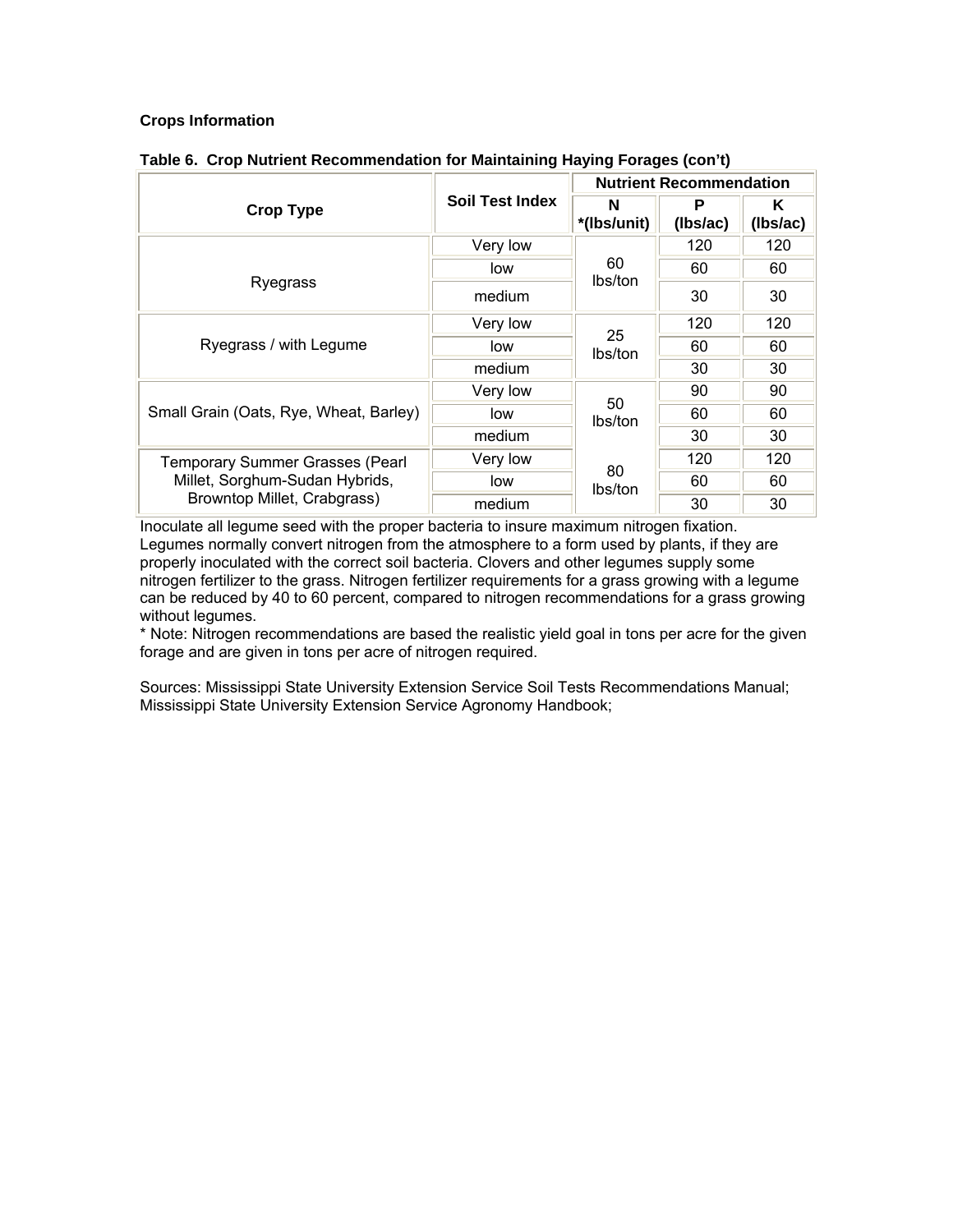|                                           |                        | <b>Nutrient Recommendation</b> |                 |                 |
|-------------------------------------------|------------------------|--------------------------------|-----------------|-----------------|
| <b>Crop Type</b>                          | <b>Soil Test Index</b> | N<br>*(Ibs/unit)               | P<br>(Ibs/ac)   | Κ<br>(Ibs/ac)   |
|                                           | Very low               |                                | 100             | 100             |
| <b>Bahiagrass</b>                         | low                    | 30<br>lbs/ac                   | 50              | 50              |
|                                           | medium                 |                                | $\overline{25}$ | $\overline{25}$ |
|                                           | Very low               | 30                             | 120             | 120             |
| Bahiagrass / with Legume                  | low                    | lbs/ac                         | 60              | 60              |
|                                           | medium                 |                                | 30              | 30              |
| Common Bermuda Grass                      | Very low               | 30                             | 80              | 120             |
|                                           | low                    | lbs/ac                         | 60              | 80              |
|                                           | medium                 |                                | 40              | 80              |
|                                           | Very low               | 30                             | 80              | 120             |
| Common Bermuda Grass / with Legume        | low                    | lbs/ac                         | 60              | 80              |
|                                           | medium                 |                                | 40              | 80              |
|                                           | Very low               | 30                             | 120             | 120             |
| Eastern Gamagrass                         | low                    | lbs/ac                         | 60              | 60              |
|                                           | medium                 |                                | 30              | 30              |
| <b>Hybrid Bermudagrass</b>                | Very low               | 30                             | 100             | 100             |
| (Coastal, Alicia, Tifton, Sumrall, etc.)  | low                    | lbs/ac                         | 60              | 80              |
|                                           | medium                 |                                | 40              | 80              |
| <b>Mixed Summer Perennial Grass</b>       | Very low               | 30                             | 80              | 120             |
|                                           | low                    | lbs/ac                         | 60              | 80              |
|                                           | medium                 |                                | 40              | 80              |
| Mixed Summer Perennial Grass / with       | Very low               | 30                             | 80              | 120             |
| Legume                                    | low                    | lbs/ac                         | 60              | 80              |
|                                           | medium                 |                                | 40              | 80              |
| Perennial Winter Grass (T. Fescue)        | Very low               | 30                             | 100             | 100             |
|                                           | low                    | lbs/ac                         | 50              | 50              |
|                                           | medium                 |                                | 25              | 25              |
| Perennial Winter Grass (T. Fescue) / with | Very low               | 30                             | 120             | 120             |
| Legume                                    | low                    | lbs/ac                         | 60              | 60              |
|                                           | medium                 |                                | 30              | 30              |
|                                           | Very low               | 30                             | 90              | 90              |
| Switchgrass                               | low                    | lbs/ac                         | 60              | 60              |
|                                           | medium                 |                                | 30              | 30              |

### **Table 7. Crop Nutrient Recommendation for Establishing Perennial Forages**

\* Note: Nitrogen recommendations are for establishing forages and are given in pounds per acre.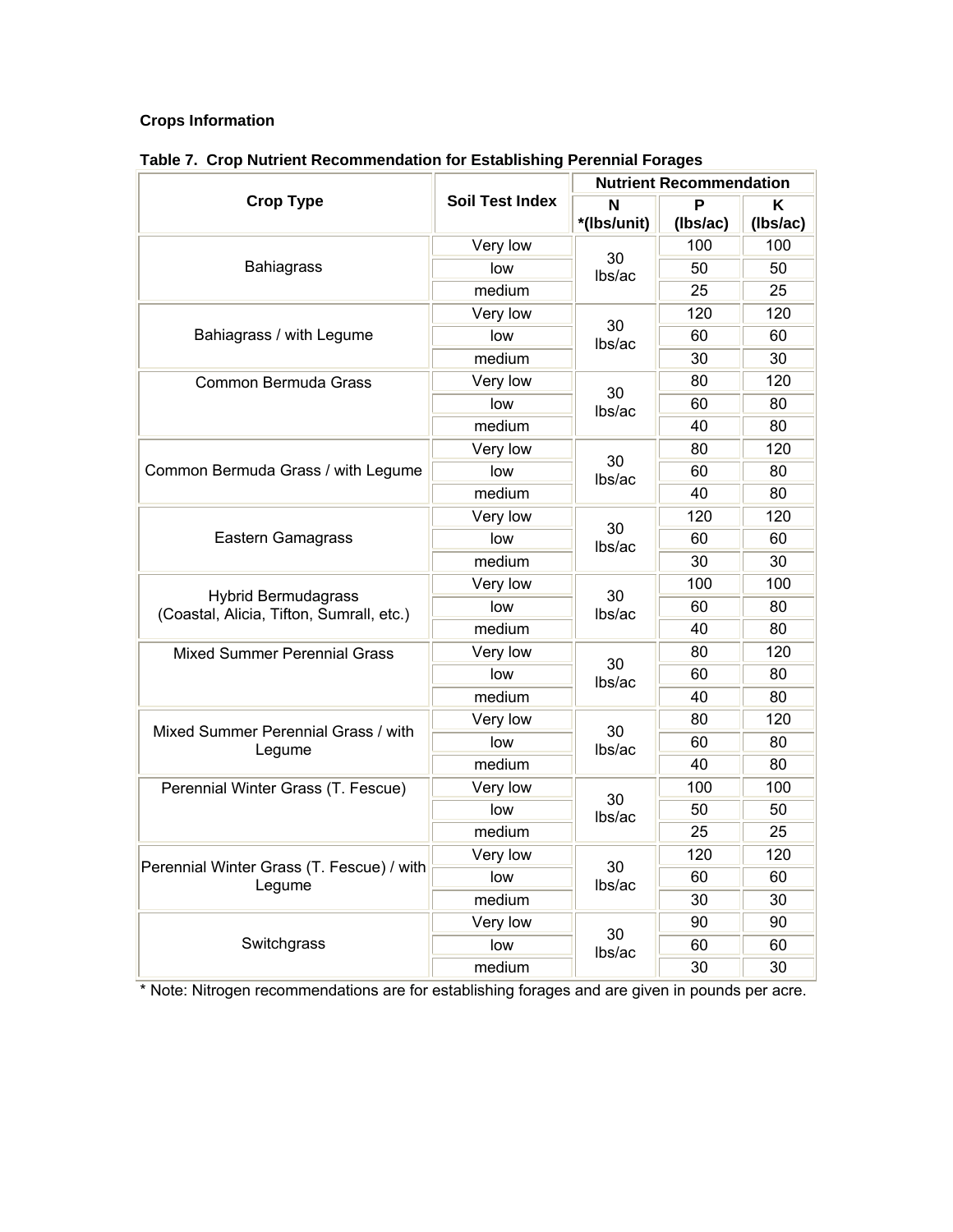|                  |                        |                 | <b>Nutrient Recommendation</b> |               |
|------------------|------------------------|-----------------|--------------------------------|---------------|
| <b>Crop Type</b> | <b>Soil Test Index</b> | N<br>(Ibs/unit) | Р<br>(Ibs/ac)                  | Κ<br>(Ibs/ac) |
| Alfalfa          | Very low               |                 | 180                            | 180           |
|                  | low                    | none            | 120                            | 120           |
|                  | medium                 |                 | 60                             | 120           |
| Clovers (All)    | Very low               |                 | 120                            | 120           |
|                  | low                    | none            | 60                             | 60            |
|                  | medium                 |                 | 30                             | 30            |

|  | Table 8. Crop Nutrient Recommendation for Establishing Legume Forages |  |  |
|--|-----------------------------------------------------------------------|--|--|
|  |                                                                       |  |  |

Inoculate all legume seed with the proper bacteria to insure maximum nitrogen fixation. Legumes normally convert nitrogen from the atmosphere to a form used by plants, if they are properly inoculated with the correct soil bacteria. Clovers and other legumes supply some nitrogen fertilizer to the grass. Nitrogen fertilizer requirements for a grass growing with a legume can be reduced by 40 to 60 percent, compared to nitrogen recommendations for a grass growing without legumes.

Sources: Mississippi State University Extension Service Soil Tests Recommendations Manual; Mississippi State University Extension Service Agronomy Handbook;